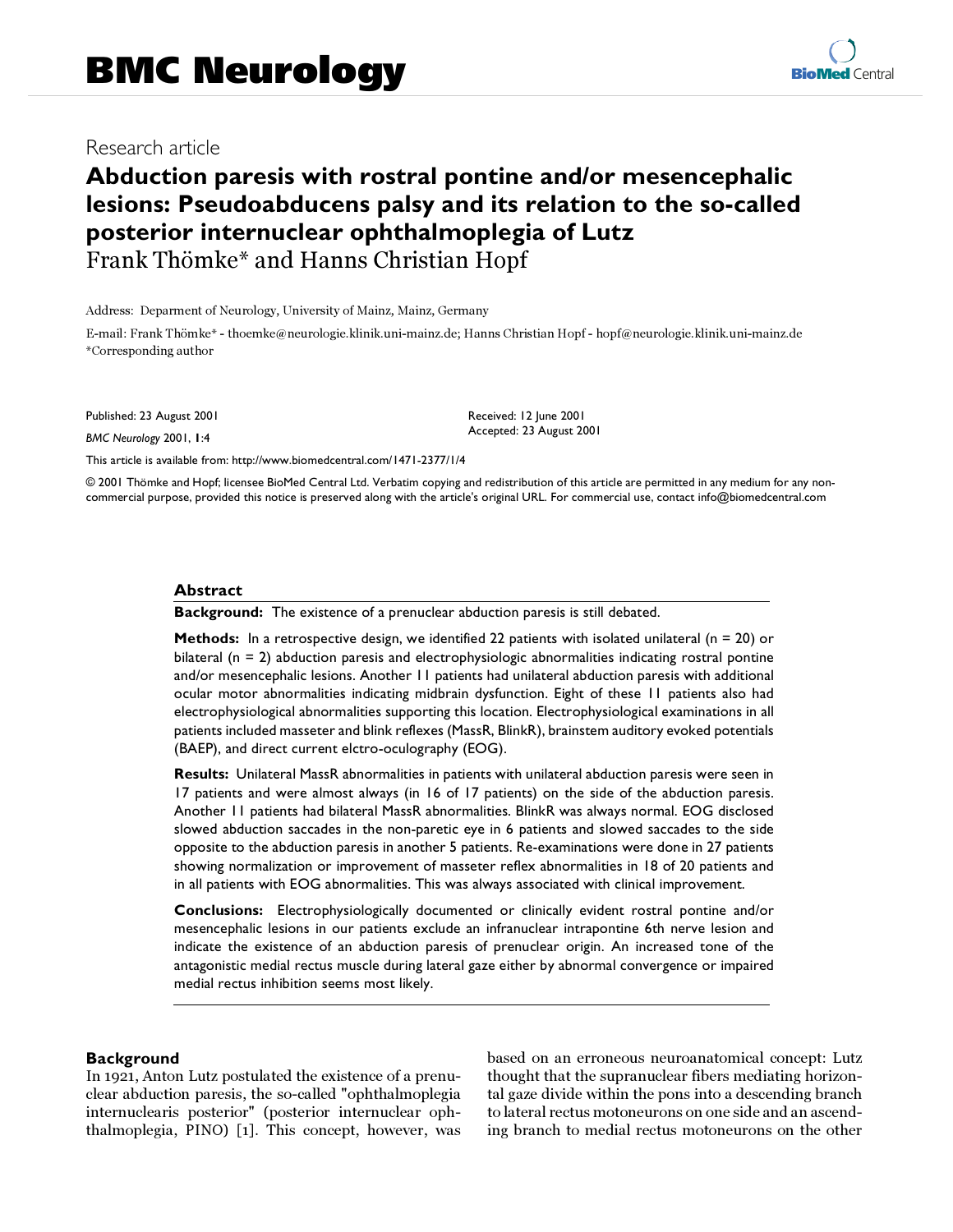side. The PINO was attributed to a lesion of the descending branch thought to be followed by a reduced or absent excitation of lateral rectus motoneurons. Although Lutz's basic neuroanatomical assumption was wrong, the existence of a PINO remained controversial, as a PINO was repeatedly discussed in patients, whose abduction paresis was thought to differ from a 6th nerve palsy. This included absence of strabismus and diplopia in the primary position [\[2](#page-6-1)[–5](#page-7-0)], adduction nystagmus of the contralateral, i.e. non-paretic eye on lateral gaze [\[3,](#page-6-2)[4](#page-6-3)[,6\]](#page-7-1), isolated impairment of abduction saccades, i.e. unrestricted abduction with following eye movements [[7\]](#page-7-2), preserved abduction sacccades with caloric testing, i.e. with vestibular (caloric) nystagmus [[8](#page-7-3)[,9\]](#page-7-4), or preserved abduction with the vestibulo-ocular reflex [\[9](#page-7-4)]. There was little agreement on both, the location of the responsible lesion and the underlying mechanism. Some suggested impairment of the supranuclear pathways for lateral gaze running near the 3rd nerve nucleus [[9](#page-7-4)]. Others postulated a decreased excitation of lateral rectus motoneurons due to a lesion of aberrant pyramidal tract fibers to the abducens nucleus [\[10](#page-7-5)], or an affection of the connection between the paramedian pontine reticular formation (PPRF) and the ipsilateral abducens nucleus [[5](#page-7-0),[7\]](#page-7-2). An impaired inhibition of the antagonistic medial rectus muscle was discussed by Collard et al. [[4](#page-6-3)] suggesting a medial longitudinal fasciculus (MLF) lesion contralateral to the paretic eye. Finally, some authors attributed such cases to a lesion of the intrapontine segment of the 6th nerve thereby rejecting a pre- or supranuclear origin of the abduction paresis [[11](#page-7-6)–[14](#page-7-7)].

We re-address this issue based on findings in 33 (including 8 previously reported [\[15\]](#page-7-8) patients with unilateral or bilateral abduction paresis with electrophysiologically or clinically documented rostral pontine and/or mesencephalic lesions.

## **Methods**

We retrospectively identified 22 patients with isolated unilateral ( $n = 20$ ) or bilateral ( $n = 2$ ) abduction paresis, who also had electrophysiological abnormalities indicating rostral pontine and/or mesencephalic lesions. Another 11 patients with an unilateral abduction paresis as their main clinical symptom had additional clinical signs of midbrain dysfunction, which were supported by abnormal electrophysiological findings in 8 of them. None of the 33 patients had total abduction paresis. In most patients, abduction was limited to 20–30° from the midposition with saccadic and following eye movements. Electrophysiologic testing in all patients included masseter and blink reflexes (MassR, BlinkR), brainstem auditory evoked potentials (BAEP), and direct current electro-oculography (EOG) as described previously [[15](#page-7-8),[16](#page-7-9)]. Criteria of MassR and BlinkR abnormalities were: (i) unilateral or bilateral delayed latency outside the age related mean  $+2.5$  standard deviations (SD), (ii) unilateral or bilateral loss (including partial MassR loss, i.e. loss of more than 4 responses out of 10 trials); (iii) right/left differences outside the age related mean + 2.5 SD; (iv) increase or shortening of the MassR latency at re-examination by 0.8 ms or more was interpreted in favor of deteriorating or improving acute lesions. [\[15](#page-7-8)[,16\]](#page-7-9). Velocities of saccades outside the normal range were considered abnormal (normal ranges of our laboratory: 30°-abduction saccades: 320 to 640°/s; 30°-adduction saccades: 335 to 670 $\degree$ /s; interocular difference < 35 $\degree$ /s).

Magnetic resonance imaging (MRI) was done in 8 patients with 1.0 (Siemens Magnetom, Erlangen, Germany) or 1.5 Tesla (Philips S, Eindhoven, The Netherlands) superconducting systems before and after intravenous gadolinium. T1-weighted (repetition time: 500–750 ms, echo time: 20–50 ms) and T2-weighted (repetition time: 1800–2080 ms, echo time: 80–100 ms) images were obtained. Slice thickness was between 4 and 7 mm. CT was done in 19 patients with an EMI 1010 (London, United Kingdom) or Siemens Somatom ARP (Erlangen, Germany). Slice thickness was between 4 and 7 mm.

Diagnosis of brainstem infarction was based on (a) sudden onset, (b) presence of at least one relevant risk factor for the development of cerebrovascular diseases (diabetes, hypertension, previous strokes or transient ischemic attacks, atrial fibrillation, heavy smoking, hypercholesterolemia, signs of general arteriosclerosis), and (c) subsequent improvement or recovery. Multiple sclerosis was diagnosed according to the criteria given by Poser et al. [[17\]](#page-7-10) and Paty et al. [\[18](#page-7-11)].

## **Results**

<span id="page-1-0"></span>Brainstem ischemia was diagnosed in 24 and multiple sclerosis in 4 patients. One patient had an undiagnosed inflammatory disease. In the remaining 4 patients the etiology remained undetermined.

Abnormal electrophysiologic findings are given in detail in table [1](#page-1-0). Seventeen patients with unilateral abduction paresis, which was the only clinical signs in 12 and associated with additional clinical signs of midbrain dysfunction in 5, had unilateral MassR abnormalities. These abnormalities were ipislateral in 16 and contralateral in one patient. One of these patients (#9) also had a delayed BAEP wave V ipsilateral to the abduction paresis and the MassR abnormality. Another 11 patients with unilateral abduction paresis, which was the only clinical signs in 8 and associated with additional clinical signs of midbrain dysfunction in 3, had bilateral MassR abnormalities, which were more pronounced on the side of the abduction paresis in 3 and without a relevant side difference in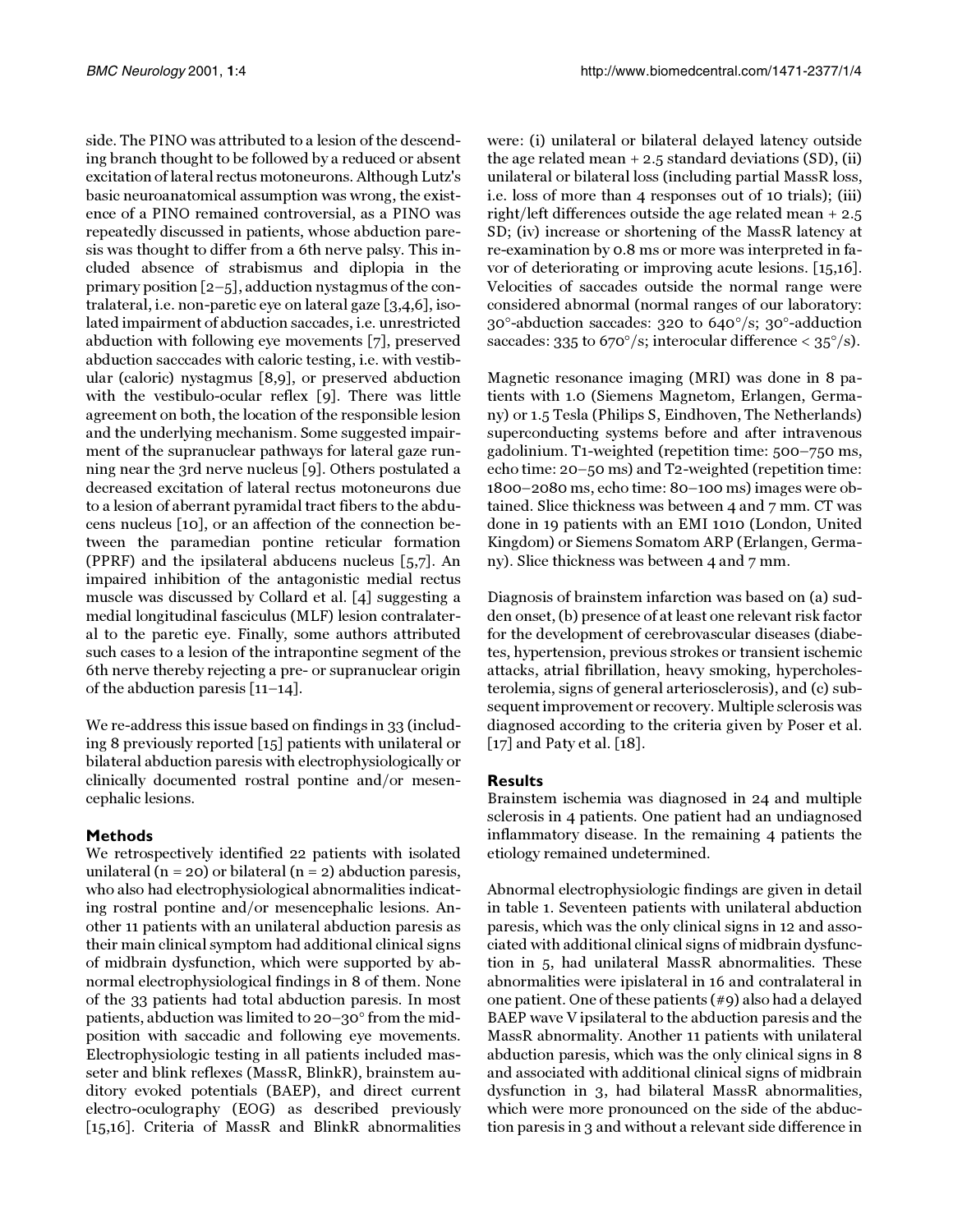| No. | Age<br>(years) | Sex    | <b>Etiology</b> | <b>Clinical findings</b>              | <b>Electrophysiological findings</b> |               |                                                                                |
|-----|----------------|--------|-----------------|---------------------------------------|--------------------------------------|---------------|--------------------------------------------------------------------------------|
| J.  | 75             | female | ischemia        | abduction paresis<br>right eye        | MassR                                | right<br>left | $loss \Rightarrow 8.3 ms$<br>8.0 ms $\Rightarrow$ 7.9 ms                       |
|     |                |        |                 |                                       | <b>EOG</b>                           |               | slowed abduction saccades left eye <sup>N</sup>                                |
| 2   | 76             | female | ischemia        | abduction paresis                     | MassR                                | right         | 9.2 ms $\Rightarrow$ 8.8 ms                                                    |
|     |                |        |                 | right eye                             |                                      | left          | 8.5 ms $\Rightarrow$ 8.7 ms                                                    |
| 3   | 51             | Male   | undetermined    | abduction paresis                     | MassR                                | right         | 9.1 ms $\Rightarrow$ 8.4 ms                                                    |
|     |                |        |                 | right eye                             |                                      | left          | 7.9 ms $\Rightarrow$ 8.0 ms                                                    |
| 4   | 58             | female | ischemia        | abduction paresis                     | MassR                                | right         | 8.9 ms $\Rightarrow$ 8.0 ms                                                    |
|     |                |        |                 | right eye                             |                                      | left          | 8.2 ms $\Rightarrow$ 7.9 ms<br>Slowed abduction saccades left eye <sup>N</sup> |
|     | 33             | female | Multiple        |                                       | EOG<br>MassR                         |               | 6.6 ms $\Rightarrow$ 7.1 ms                                                    |
| 5   |                |        | sclerosis       | abduction paresis<br>left eye         |                                      | right<br>left | 7.4 ms $\Rightarrow$ 7.9 ms                                                    |
|     |                |        |                 |                                       | EOG                                  |               | Slowed abduction saccades right $eye^N$                                        |
| 6   | 74             | Male   | ischemia        | abuction paresis                      | MassR                                | right         | 7.3 $ms \Rightarrow 7.2 ms$                                                    |
|     |                |        |                 | right eye                             |                                      | left          | 6.6 ms $\Rightarrow$ 7.2 ms                                                    |
| 7   | 68             | male   | ischemia        | abduction paresis                     | MassR                                | right         | 9.8 <sub>ms</sub>                                                              |
|     |                |        |                 | right eye                             |                                      | left          | $9.1 \text{ ms}$                                                               |
| 8   | 78             | female | ischemia        | abduction paresis                     | MassR                                | right         | 9.6 <sub>ms</sub>                                                              |
|     |                |        |                 | right eye                             |                                      | left          | 8.9 ms                                                                         |
|     |                |        |                 |                                       | <b>EOG</b>                           |               | slowed saccades to the left $N$                                                |
| 9   | 51             | male   | ischemia        | abduction paresis                     | MassR                                | right         | $7.4 \text{ ms}$                                                               |
|     |                |        |                 | left eye                              |                                      | left          | 9.0 <sub>ms</sub>                                                              |
|     |                |        |                 |                                       | <b>BAEP</b>                          | right         | 5.8 ms $\Rightarrow$ 5.9 ms                                                    |
|     |                |        |                 |                                       |                                      | left          | 6.1 ms $\Rightarrow$ 5.9 ms                                                    |
|     |                |        |                 |                                       | EOG                                  |               | Slowed abduction saccades right eyeN                                           |
| 10  | 77             | male   | ischemia        | abduction paresis                     | MassR                                | right         | 8.6 <sub>ms</sub>                                                              |
|     |                |        |                 | right eye                             |                                      | left          | 8.0 ms                                                                         |
| П   | 67             | male   | ischemia        | abduction paresis                     | MassR                                | right         | 8.0 ms                                                                         |
|     |                |        |                 | right eye                             |                                      | left          | $7.3 \text{ ms}$                                                               |
| 12  | 39             | female | inflammation    | abduction paresis<br>left eye         | MassR                                | right<br>left | 6.9 <sub>ms</sub><br>6.1 <sub>ms</sub>                                         |
|     |                |        |                 |                                       | <b>EOG</b>                           |               | Slowed abduction saccades right eye <sup>N</sup>                               |
| 13  | 74             | female | ischemia        | abduction paresis                     | MassR                                | right         | $loss \Rightarrow loss$                                                        |
|     |                |        |                 | right eye                             |                                      | left          | $loss \Rightarrow 7.3$ ms                                                      |
| 14  | 34             | female | Multiple        | abduction paresis                     | MassR                                | right         | 9.4 <sub>ms</sub>                                                              |
|     |                |        | sclerosis       | right eye                             |                                      | left          | 8.5 ms                                                                         |
|     |                |        |                 |                                       | <b>EOG</b>                           |               | Slowed saccades to the left <sup>N</sup>                                       |
| 15  | 26             | male   | Multiple        | abduction paresis                     | MassR                                | right         | $8.8 > 4$ ms                                                                   |
|     |                |        | sclerosis       | right eye                             |                                      | left          | 9.0 <sub>ms</sub>                                                              |
|     |                |        |                 |                                       | EOG                                  |               | Slowed saccades to the left $N$                                                |
| 16  | 68             | female | ischemia        | abduction paresis                     | MassR                                | right         | 9.4 ms $\Rightarrow$ 8.0 ms                                                    |
|     |                |        |                 | left eye                              |                                      | left          | 9.2 ms $\Rightarrow$ 8.0 ms                                                    |
| 17  | 73             | male   | ischemia        | abduction paresis                     | MassR                                | right         | 9.3 ms $\Rightarrow$ 8.5 ms                                                    |
|     |                |        |                 | right eye                             |                                      | left          | 9.6 ms $\Rightarrow$ 8.5 ms                                                    |
|     |                |        |                 |                                       | EOG.                                 |               | Slowed abduction saccades left eye <sup>N</sup>                                |
| 18  | 68             | female | ischemia        | abduction paresis                     | MassR                                | right         | 9.4 ms $\Rightarrow$ 8.0 ms                                                    |
|     |                |        |                 | left eye                              |                                      | left          | 9.2 ms $\Rightarrow$ 8.0 ms                                                    |
| 19  | 73             | male   | ischemia        | abduction paresis                     | MassR                                | right         | 9,3 ms $\Rightarrow$ 8.5 ms                                                    |
|     |                |        |                 | right eye                             |                                      | left          | 9.6 ms $\Rightarrow$ 8.5 ms                                                    |
| 20  | 70             | male   | ischemia        | abduction paresis                     | MassR                                | right         | $9.1 > 4$ ms<br>$8.9 > 4$ ms                                                   |
|     |                |        |                 | right eye                             |                                      | left          | Slowed saccades to the left $N$                                                |
|     | 65             |        |                 |                                       | EOG                                  | right         | $loss \Rightarrow 8.3$ ms                                                      |
| 21  |                | male   | ischemia        | abduction paresis<br>left > right eye | MassR                                | left          | 8.6 ms $\Rightarrow$ 8.6 ms                                                    |
| 22  | 55             | male   | undetermined    | abduction paresis                     | MassR                                | right         | 11.8 ms $\Rightarrow$ 10.3 ms                                                  |
|     |                |        |                 | right > left eye                      |                                      | left          | 9.4 ms $\Rightarrow$ 9.0 ms                                                    |
| 23  | 48             | male   | ischemia        | abduction paresis plus                | MassR                                | right         | 7.9 ms $\Rightarrow$ 8.1 ms                                                    |
|     |                |        |                 |                                       |                                      |               |                                                                                |

#### **Table 1: Abnormal electrophysiological and/or clinical findings**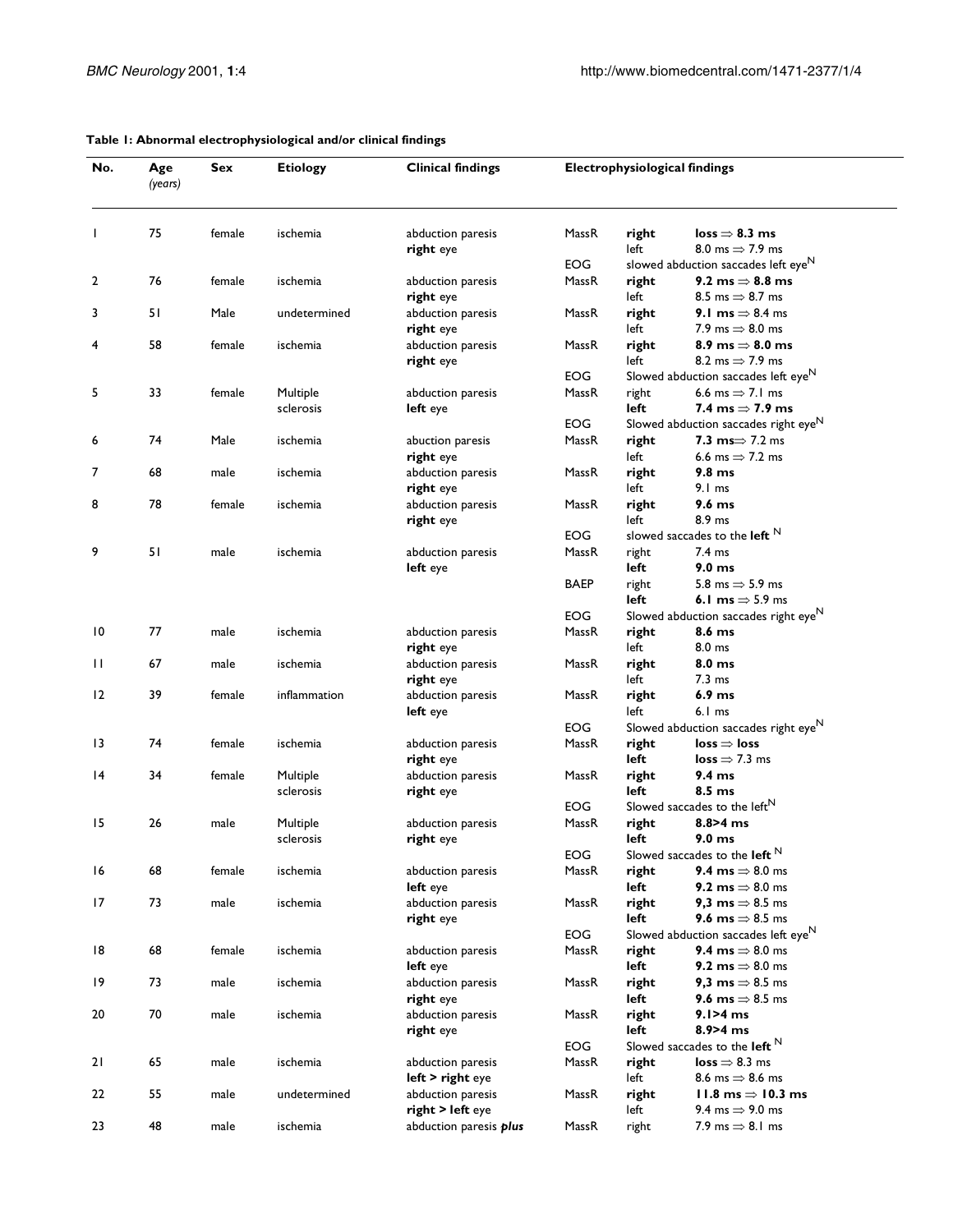|    |    |        |                       | superior oblique palsy<br>left eye                                                          |            | left          | 9.3 ms $\Rightarrow$ 8.5 m                                     |
|----|----|--------|-----------------------|---------------------------------------------------------------------------------------------|------------|---------------|----------------------------------------------------------------|
| 24 | 69 | male   | ischemia              | abduction paresis plus<br>superior oblique<br>left eye                                      | MassR      | right<br>left | 12.4>4 ms $\Rightarrow$ 9.4 ms<br>10.2 ms $\Rightarrow$ 9.2 ms |
| 25 | 79 | male   | ischemia              | aduction paresis plus<br>elevation paresis<br>left eye                                      | MassR      | right<br>left | 8.6 ms $\Rightarrow$ 8.9 ms<br>9.2 ms $\Rightarrow$ 9.5 ms     |
| 26 | 71 | female | ischemia              | abduction paresis plus<br>elevation paresis<br>right eye                                    | MassR      | right<br>left | 8.2 ms $\Rightarrow$ 7.4 ms<br>10.0 ms $\Rightarrow$ 8.4 ms    |
| 27 | 68 | male   | ischemia              | abduction paresis plus<br>elevation paresis<br>right eye                                    |            |               |                                                                |
| 28 | 63 | female | multiple<br>sclerosis | abduction paresis<br>right eye plus                                                         | <b>EOG</b> |               | slowed saccades to the <b>left</b> $^N$                        |
| 29 | 63 | female | ischemia              | upgaze palsy<br>abduction paresis<br>right eye plus                                         | MassR      | right<br>left | 8.9 ms $\Rightarrow$ 8.0 ms<br>8.2 ms $\Rightarrow$ 8.2 ms     |
| 30 | 40 | male   | undetermined          | up- and downgaze palsy<br>abduction paresis<br>right eye plus                               | MassR      | right<br>left | $8.2 > 4$ ms<br>8.0 ms                                         |
| 31 | 21 | male   | undetermined          | up- and downgaze palsy<br>& gaze paresis to the left<br>abduction paresis                   |            |               |                                                                |
|    |    |        |                       | right eye plus<br>up- and downgaze palsy<br>& convergence-retraction<br>nystagmus           |            |               |                                                                |
| 32 | 75 | female | ischemia              | Abduction paresis<br>right eye plus<br>unsteady tandem walking<br>with falling to the right | MassR      | right<br>left | $loss \Rightarrow 8.1$ ms<br>8.0 ms $\Rightarrow$ 7.9 ms       |
| 33 | 73 | male   | ischemia              | abduction paresis<br>right eye plus<br>unsteady tandem walking<br>with falling to the right | MassR      | right<br>left | 9.3 ms $\Rightarrow$ 8.5 ms<br>9.6 ms $\Rightarrow$ 8.5 ms     |

the remaining patients. Both patients with bilateral abduction paresis (#21 and #22) had unilateral MassR abnormalities. BlinkR was normal in all patients.

EOG disclosed slowed abduction saccades in the opposite eye in 6 patients with velocities ranging between 379 and 523°/s, which was by 123 to 199°/s slower than adduction saccades in the non-paretic eye. Another 5 patients had slowed saccades to the side opposite to the abduction paresis with velocities for 30°-saccades ranging between 323 and 478°/s, which was by 109 to 228°/s slower than adduction saccades in the non-paretic eye.

Re-examinations were done in 27 patients documenting normalized or improved MassR abnormalities in 18 and unchanged abnormal MassR findings in 2 patients. The delayed BAEP wave V latency (patient #9) was normal at re-examination. EOG documented saccadic slowing had improved or normalized in all patients.

MRI (8 patients) and CT (19 patients) revealed no brainstem lesions except MRI documented bilateral symmetrical pontine hyperintensities without signs of acute infarctions in one patient with vertebrobasilar ischemia. (MRI disclosed multiple periventricular hyperintense lesions in two patients with multiple sclerosis and multiple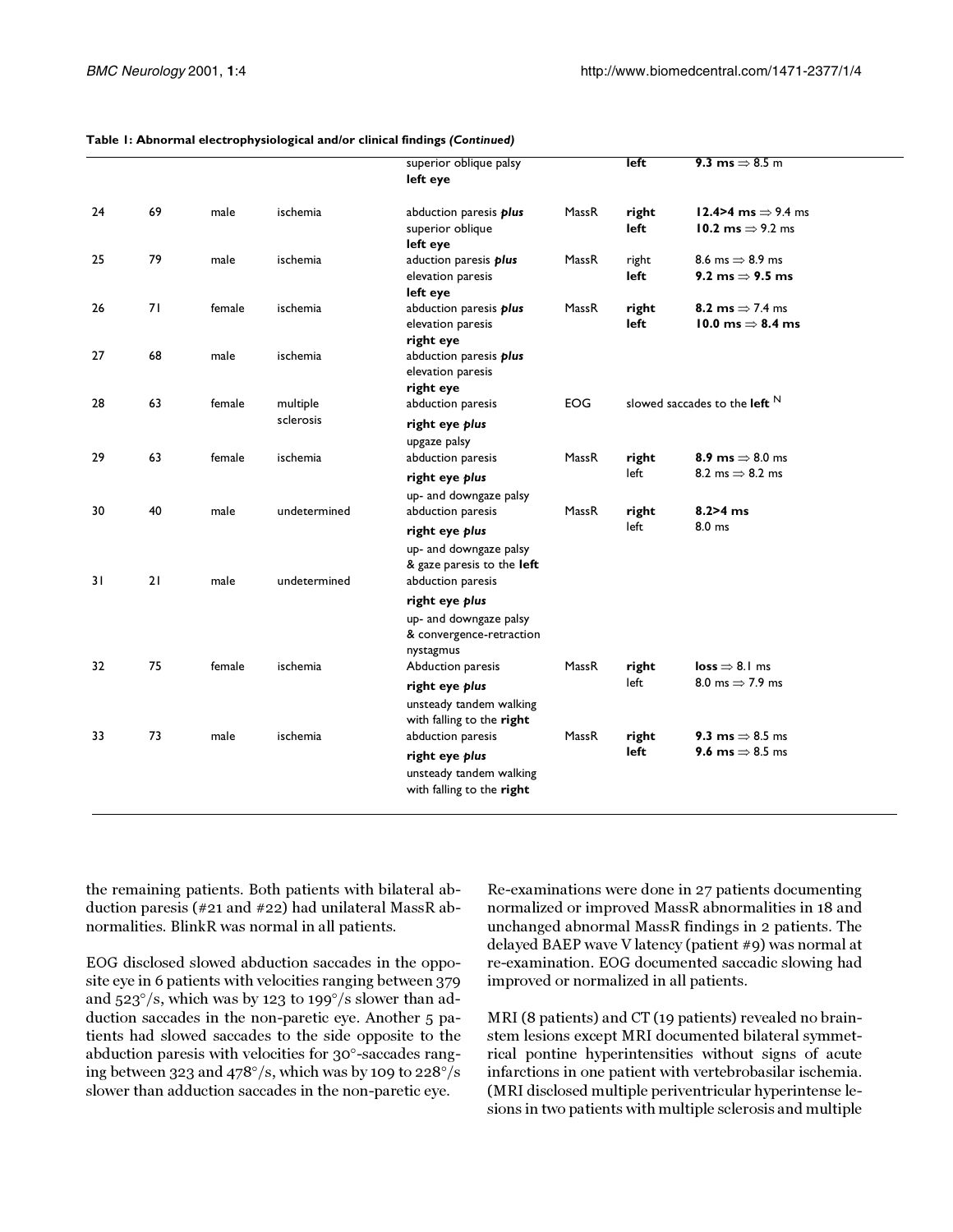supratentorial white matter lesions in 6 patients with risk factors for cerevbrovascular disease.

## **Discussion**

Thirty of our patients had electrophysiologically documented rostral pontine and/or mesencephalic lesions. Unilateral MassR abnormalities were almost always on the side of the abduction paresis, which argues against a random association. Pre-existing electrophysiological abnormalities were unlikely, as almost all (19 of 21) reexamined patients showed improvement or normalization of abnormal MassR and BAEP findings, which strongly suggests acute lesions. This was always associated with improvement of the abduction paresis, which strongly indicates that both, clinical and electrophysiological abnormalities, were caused by the same actual lesion. Abnormal MassR findings in patients with normal trigeminal nerve sensory and motor function indicate lesions involving the ipsilateral trigeminal mesencephalic tract and nucleus [see for review [[19](#page-7-12)[,20\]](#page-7-13)]. This corresponds to the rostral pons and mesencephalon between the level of the 5th nerve entry zone and the 3rd nerve nucleus level. An abnormal R1-component of the BlinkR (Blink-R1) with normal R2 components and normal trigeminal and facial nerve functions indicates an ipsilateral pontine lesion between the trigeminal nerve entry zone and the facial nucleus [see for review [\[19](#page-7-12)[,20](#page-7-13)]]. Abnormal MassR findings with normal BlinkR-R1 as seen in 30 of our patients indicate rostral pontine and/or mesencphalic lesions [[19](#page-7-12)[,20](#page-7-13)]. Midbrain dysfunction was also evident from vertical gaze palsies and convergence nystagmus [[21\]](#page-7-14), which were seen in 4 of our patients. Such lesion location is clearly rostral to the intrapontine segment of the 6th nerve excluding an infranuclear intrapontine 6th nerve lesion in our patients.

Our patients correspond to a number of previously reported patients, most of them with pathologically or radiologically proven midbrain or meso-diencephalic lesions, showing an abduction paresis with additional clinical signs of midbrain dysfunction like upgaze palsy, convergence paresis, or convergence nystagmus [[3](#page-6-2),[7](#page-7-2)[,9](#page-7-4)[,22](#page-7-15)–[29\]](#page-7-16). Such location was also obvious in another 2 patients with transient abduction paresis after ipsilateral mesencephalotomy [\[30](#page-7-17)]. These observations and our data leave no doubt on the existence of an abduction paresis with ipsilateral rostral pontine and/or mesencephalic lesions, even though we were unable to demonstrate CT or MRI documented brainstem lesions. Small brainstem lesions definitely escape observation by CT and "routine" MRI (=T1- and T2-weighted imaging with thick (4–7 mm) slices) as shown with pathologically documented brain stem infarctions [[31](#page-7-18)[,32\]](#page-7-19), internuclear ophthalmoplegia [\[33](#page-7-20)[–35\]](#page-7-21), monocular elevation paresis [[36\]](#page-7-22), isolated 3rd, 4th, 6th, 7th, and 8th nerves palsies in

multiple sclerosis [\[37](#page-7-23)[–41](#page-7-24)], and electrophysiologically documented brainstem lesions [\[15](#page-7-8)[,36](#page-7-22)[,39](#page-7-25)[,42](#page-7-26)–[49\]](#page-7-27). Thinner slicing and other recent techniques (e.g. diffusion weighted imaging, perfusion imaging, fluid attenuated inversion recovery) have increased MRI sensitivity [[50](#page-7-28)[–](#page-7-29) [54\]](#page-7-29). Such techniques, however, were not applied to our patients. Moreover, lesions impairing the function of certain brainstem structures not necessarily impair the structural integrity and therefore may escape detection by MRI even with thinner slicing and diffusion weighted imaging [\[54](#page-7-29)[,55](#page-7-30)]. Functional abnormalities, both clinical and electrophysiological, can be estimated equal reliable in indicating the location of a brainstem lesion if they have been correlated with imaging or pathologically documented lesion locations, which has been worked out for brainstem reflexes and clinical signs [see for review [\[19](#page-7-12)[–](#page-7-14) [21\]](#page-7-14).

Supranuclear excitatory connections mediating horizontal gaze simultaneously activate lateral rectus motoneurons and, via abducens nucleus internuclear neurons, medial rectus motoneurons [\[56](#page-7-31)[,57](#page-8-0)]. Lesions of these fibres within the midbrain are followed by horizontal gaze disorders simultaneously affecting abduction in one and adduction in the other eye [[56](#page-7-31)[,57](#page-8-0)]. Abduction paresis in one without impaired adduction in the other eye as in our patients can not be attributed to a lesion of descending excitatory fibres mediating horizontal gaze, which excludes supranuclear impairment of lateral rectus activation as the working mechanism in our patients. Abduction paresis in our patients were most likely caused by abnormal convergence or impaired medial rectus inhibition during lateral gaze. Both conditions create an increased tone of the antagonistic medial rectus muscle causing abduction paresis despite normal lateral rectus activation.

Abduction paresis with organic and non-organic convergence spasm documents the functional significance of an abnormal convergence during lateral gaze [\[58](#page-8-1)[–61](#page-8-2)]. Abduction paresis may also occur (not infrequently in association with convergence or convergence-retraction nystagmus as in patient #31) as one sign of the dorsal midbrain syndrome and is generally attributed to an abnormal convergence tone during lateral gaze [\[62](#page-8-3)[,63\]](#page-8-4). Such mechainsm was discussed as the most likely cause in patients with unilateral or bilateral abduction paresis with or without esotropia of the affected eye occurring with meso-diencephalic infarctions [\[24](#page-7-32)[,26–](#page-7-33)[29\]](#page-7-16) and called "pseudo-sixth" [[24\]](#page-7-32) or "pseudoabducens palsy" [[29\]](#page-7-16). Convergence neurons are located within the mesencephalic reticular formation. Their discharge is timecoupled to convergence eye movements and encodes their velocity [see for review [\[64](#page-8-5)]]. The supranuclear control of these neurons is not fully understood, but may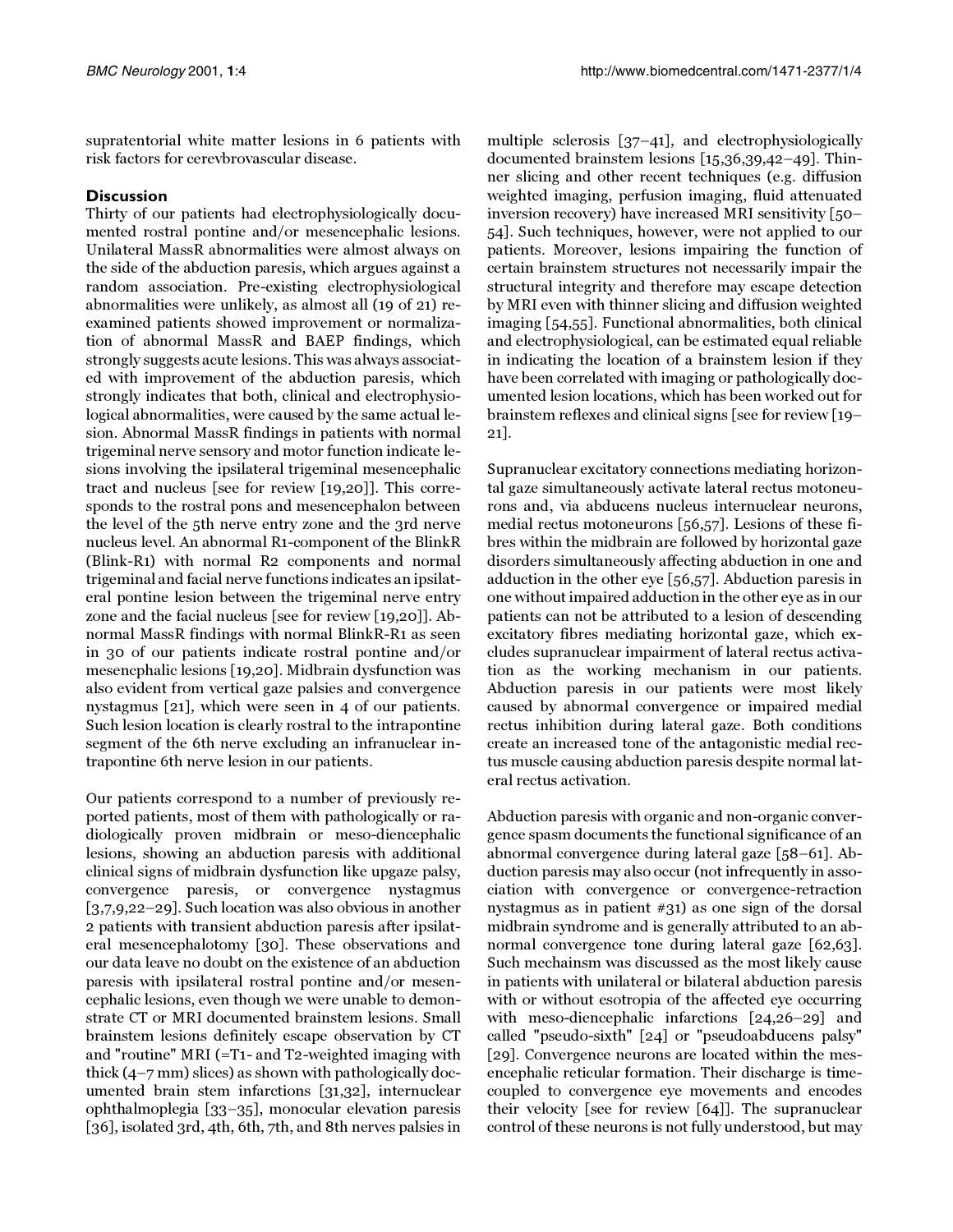involve several connections. In primates, there is evidence for an excitatory projection from area 19 and 22 to the midbrain. Stimulation in these areas was followed by ipsilateral or ipsilaterally pronounced convergence movements with or without miosis depending on the intensity and exact location of the stimulation [\[65](#page-8-6),[66\]](#page-8-7). Another bilateral, mainly ipsilateral, projection from the frontal lobe to the midbrain was also shown in primates [[67](#page-8-8),[68](#page-8-9)] and considered to exert direct inhibition of a subgroup of rectus medialis motorneurons (27), the group C of Büttner-Ennever und Akert, which is thought to be primarily involved in convergence eye movements [[69\]](#page-8-10). A lesion of this connection within the midbrain would be followed by a disinhibition of convergence neurons creating an increased convergence tone during lateral gaze because of the preponderance of the excitatory projection from area 19 and 22 [[27](#page-7-34)]. More recently, Pullicino et al. [[29\]](#page-7-16) provided convincing evidence, that the region of the interstitial nucleus of Cajal, which has a close proximity to convergence neurons in the monkey [[70](#page-8-11)], may be critical for the occurrence of a "pseudoabducens palsy" due to a lesion of a descending pathway just before it reaches the convergence neurons.

Lesions involving rostral parts of the central MassR arc may extend beyond this level reaching the meso-diencephalic junction thereby involving the region of the interstitial nucleus of Cajal. Such localized lesions were likely in a number of our patients because of additional clinical signs such as vertical gaze palsies (patients #29– 31), monocular elevation paresis (patients #25–27), and convergence retraction nystagmus (patient #31), which was associated with ipsilateral MassR abnormalities in 4 of them. All previously described patients with an abduction paresis due to upper brainstem infarcts had additional clinical signs of rostral midbrain dysfunction (e.g. vertical gaze palsies, convergence retraction nystagmus) [[24](#page-7-32)[,26](#page-7-33)–[29\]](#page-7-16). Such signs, however, were not seen in most of our patients indicating either more restricted rostral midbrain lesions involving descending fibres to convergence neurons with sparing of adjacent structures, or more caudally located, rostral pontine and/or pontomesencephalic lesions. Such lesion location is caudal to the level of the convergence neurons, which excludes damage of descending fibres involved in the control of convergence thereby also excluding abnormal convergence as the underlying mechanism of the abduction paresis in these patients.

Inhibition of antagonistic eye muscles may cause paresis of vertical and horizontal eye movements despite normal excitation of agonistic eye muscles [[23](#page-7-35)[,71](#page-8-12)[–73](#page-8-13)]. Impaired medial rectus inhibition may occur with midbrain lesions as documented in a patient with an unilateral convergence paresis as a clinical sign of an ipsilateral

midbrain dysfunction, who also had an ipsilateral abduction paresis with grossly impaired medial rectus inhibition and normal lateral rectus excitation [\[23\]](#page-7-35). Medial rectus inhibition was attributed to several different mechanisms. Pola and Robinson [\[74\]](#page-8-14) proposed the existence of inhibitory fibres ascending within the medial longitudinal fasciculus (MLF). As MLF fibre activity is always associated with contraversive eye movements, i.e. ipsilateral to the adducting eye [\[74](#page-8-14),[75](#page-8-15)], inhibitory MLF fibers would have to cross at the 3rd nerve nucleus level to reach the medial rectus motoneurons on the side of the abducting eye [\[74\]](#page-8-14). Such crossing of MLF fibres, however, has not been demonstrated so far [\[76](#page-8-16)[,77](#page-8-17)].

Pierrot-Deseilligny [\[78\]](#page-8-18) discussed an inhibition of excitatory abducens nucleus internuclear neurons ("disfacilitation") as the working mechanism of medial rectus inhibition. This inhibition was attributed to the activity of inhibitory burst neurons located within the dorsomedial pontine reticular formation, which receive afferents from the ipsilateral PPRF and project to contralateral abducens nucleus neurons [\[79,](#page-8-19)[80\]](#page-8-20). Bilateral interruption of this connection and of both MLF, however, was followed by bilateral INO and bilateral loss of lateral rectus inhibition but only mild impairment of medial rectus inhibition [[71\]](#page-8-12). Moreover, loss of excitatory MLF fibre activity is not associated with a reduced tonic resting activity of the medial rectus muscle [[81–](#page-8-21)[83](#page-8-22)]. These findings do not support the concept that inhibition of excitatory abducens nucleus internuclear neurons is important for medial rectus inhibition.

There is some experimental data supporting the concept of an inhibitory projection to medial rectus motoneurons: Fibre degeneration studies in rabbits [\[84](#page-8-23)] and primates [\[85](#page-8-24)] and autoradiographic studies in cats [\[86](#page-8-25)] and primates [[76](#page-8-16)[,87\]](#page-8-26) demonstrated an uncrossed connection between the pontine reticular formation and the 3rd nerve nucleus. This projection originates from neurons in the pontine reticular formation between the level of the 4th and 6th cranial nerve nuclei [[88](#page-8-27)] ascending adjacent but separate from the MLF [\[76](#page-8-16)[,85](#page-8-24)], and approaching medial rectus motoneurons [[87](#page-8-26)]. Stimulation of these neurons in animals with bilaterally destructed MLFs was followed by monosynaptic inhibitory potentials in ipsilateral 3rd nerve nucleus neurons and ipsilateral medial rectus motoneurons [\[88–](#page-8-27)[90](#page-8-28)]. If this connection mediates medial rectus inhibition, its lesion would be followed by an abduction paresis with normal lateral rectus activation but impaired medial rectus inhibition.

The locations of the responsible lesions thought to be followed by an impaired medial rectus inhibition or abnormal convergence during lateral gaze are in accordance to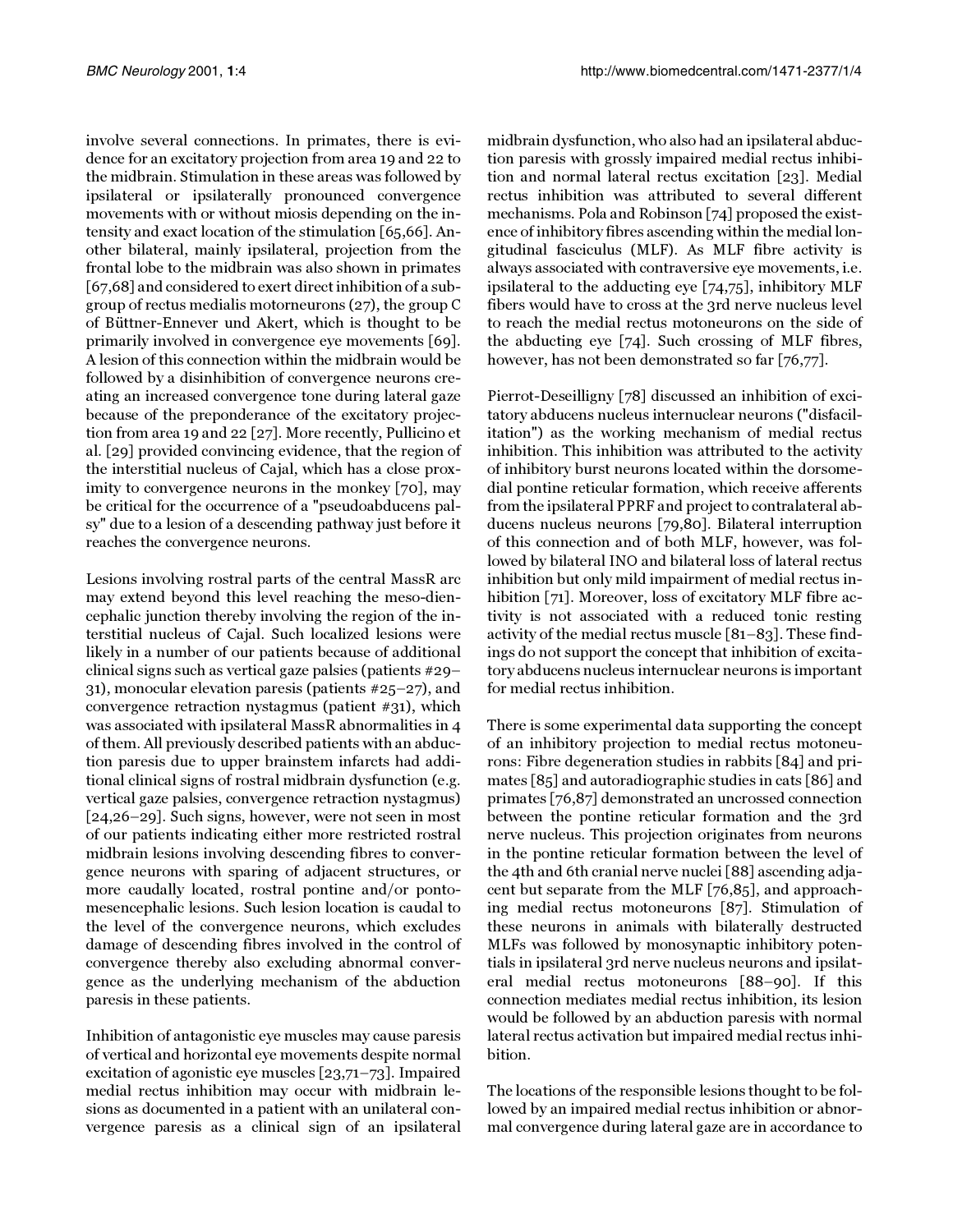both, abnormal electrophysiological and clinical findings, and to an ischemic origin of the lesions as diagnosed in most of our patients. The regions in question, i.e. the midbrain area containing convergence neurons, the region of the uncrossed inhibitory connection, and the trigeminal mesencephalic tract and nucleus forms a watershed zone. It is supplied by long penetrating branches of the basilar artery with additional contributions from paramedian, lateral, and dorsolateral branches of the posterior cerebral artery and the superior cerebellar artery [\[91](#page-8-29),[92\]](#page-8-30). Occlusion of a long penetrating artery may cause unilateral or bilateral lesions, as these arteries often show an asymmetric termination [[91](#page-8-29),[92\]](#page-8-30), which explains bilateral MassR abnormalities in our patients. EOG documented slowed abduction saccades on non-paretic may also be attributed to asymmetric bilateral lesions. The close relation of the mesencephalic tract and nucleus of the trigeminal nerve to both, mesencephalic convergence neurons and the probably inhibitory connection between the pontine reticular formation and the medial rectus subnucleus, explains abnormal MassR findings in our patients. Slowed contraversive saccades (in 5 of our patients) may also occur with lesions near the 3rd nerve nucleus, if such lesions involve the descending excitatory fibres to the paramedian pontine reticular formation before its crossing at the 3rd/4th nerve nucleus level. A combined abduction and superior oblique palsy in the same eye and an ipsilateral MassR abnormality, which is caused by a single responsible lesions, can only be attributed to a midbrain lesion involving the intra-axial segment of the crossed 4th nerve, which runs closely related to the probably inhibitory connection and the trigeminal mesencephalic tract and nucleus. Monocular elevation paresis and abduction paresis in the same eye may also be caused by a single ipsilateral midbrain lesion involving the probably inhibitory connection and the intramesencephalic 3rd nerve, as monocular elevation paresis may also be caused by intraaxial 3rd nerve lesions [\[93](#page-8-31)].

## **Conclusions**

Our data add further evidence on the existence of an abduction paresis with rostral pontine or mesencephalic lesions. With such locations, the most likely explanation is an increased tone of the antagonistic medial rectus muscle during lateral gaze, which may be due to abnormal convergence or impaired medial rectus inhibition. Both mechanisms are followed by "a failure of ocular abduction which is not due to dysfunction of the sixth nerve" [[24\]](#page-7-32). Such ocular motor disorder resembles the ominous and unsettled "posterior internuclear ophthalmoplegia" of Lutz only with respect to its prenuclear origin, but not its mechanism. An impaired excitation of the lateral rectus muscle in one eye without impaired excitation of the medial rectus muscle in the other eye, as proposed by Anton Lutz, is not compatible with the proven prenuclear organisation of horizontal eye movements. All kinds of horizontal eye movements (saccades, pursuit, vestibulo-ocular-reflex) are generated by an excitation of both, abducens nucleus motoneurons and internuclear neurons [see for review [[57\]](#page-8-0)]. This is followed by the simultaneous activation of the lateral rectus muscle in one eye (via projections of lateral rectus motoneurons) and the medial rectus muscle in the other eye (via the projections of abducens nucleus internuclear neurons, which cross at the abducens nucleus level and ascend in the medial longitudinal fasciculus to medial rectus motoneurons). Impaired excitation of the lateral rectus muscle without excitation of the medial rectus muscle in the opposite eye can not occur with lesions of prenuclear excitatory connections mediating horizontal gaze. This is only seen with infranuclear lesions of the 6th nerve. An increased tone of the antagonistic medial rectus muscle during lateral gaze is the only possible mechanism of an abduction paresis, which is not caused by a sixth nerve lesion. Such an ocular motor disorder should be called "pseudoabducens palsy" [\[29](#page-7-16)] or "pseudo-sixth" [[24\]](#page-7-32), because the term "posterior INO" was introduced on the basis of an erroneous neuroanatomical concept. Moreover, Cogan [\[94](#page-8-32)] had his own anterior and posterior types of internuclear ophthalmoplegia (INO) using the term "posterior INO" for the well known INO (= adduction paresis on lateral gaze and preserved adduction during convergence), and the term "anterior INO" for an INO with convergence paresis, which further confuses terminology [\[95\]](#page-8-33).

Diagnosis of a pseudoabducens palsy should only be considered in patients with clinical, electrophysiological, or morphological evidence of an ipsilateral rostral pontine or mesencephalic lesion. In our experience, such an eye movement disorder is very rare with an incidence of less than one tenth as compared to the incidence of the well known internuclear ophthalmoplegia with adduction paresis on lateral gaze but usually preserved adduction during convergence.

#### **Competing interests**

None declared

#### **References**

- <span id="page-6-0"></span>1. Lutz A: **Über die Bahnen der Blickwendung und deren Dissoziierung. (Nebst eines Falles von Ophthalmoplegia internuclearis anterior in verbindung mit Dissoziierung der Bogengänge).** *Klin Monatsbl Augenheilkd* 1923, **70**:213-235
- <span id="page-6-1"></span>2. Larmande A-M: **La paralysie supranucléaire du VI.(dite ophthalmoplégie internucléaire postérieure).** *Arch d' Ophtalmol (Paris)* 1969, **29**:521-530
- <span id="page-6-2"></span>3. [Schiffter R:](http://www.ncbi.nlm.nih.gov/entrez/query.fcgi?cmd=Retrieve&db=PubMed&dopt=Abstract&list_uids=1128737) **Die internukleären Ophthalmoplegien. Klinische Analyse von 25 Kranheitsfällen.** *Nervenarzt* 1975, **46**:116-127
- <span id="page-6-3"></span>4. [Collard M, Eber AM, Streicher D, Rohmer F:](http://www.ncbi.nlm.nih.gov/entrez/query.fcgi?cmd=Retrieve&db=PubMed&dopt=Abstract&list_uids=504861) **L'ophthalmoplégie internucléaire postérieure-existe-t-elle? A propos de onze observations avec oculographie.** *Rev Neurol* 1979, **135**:293-312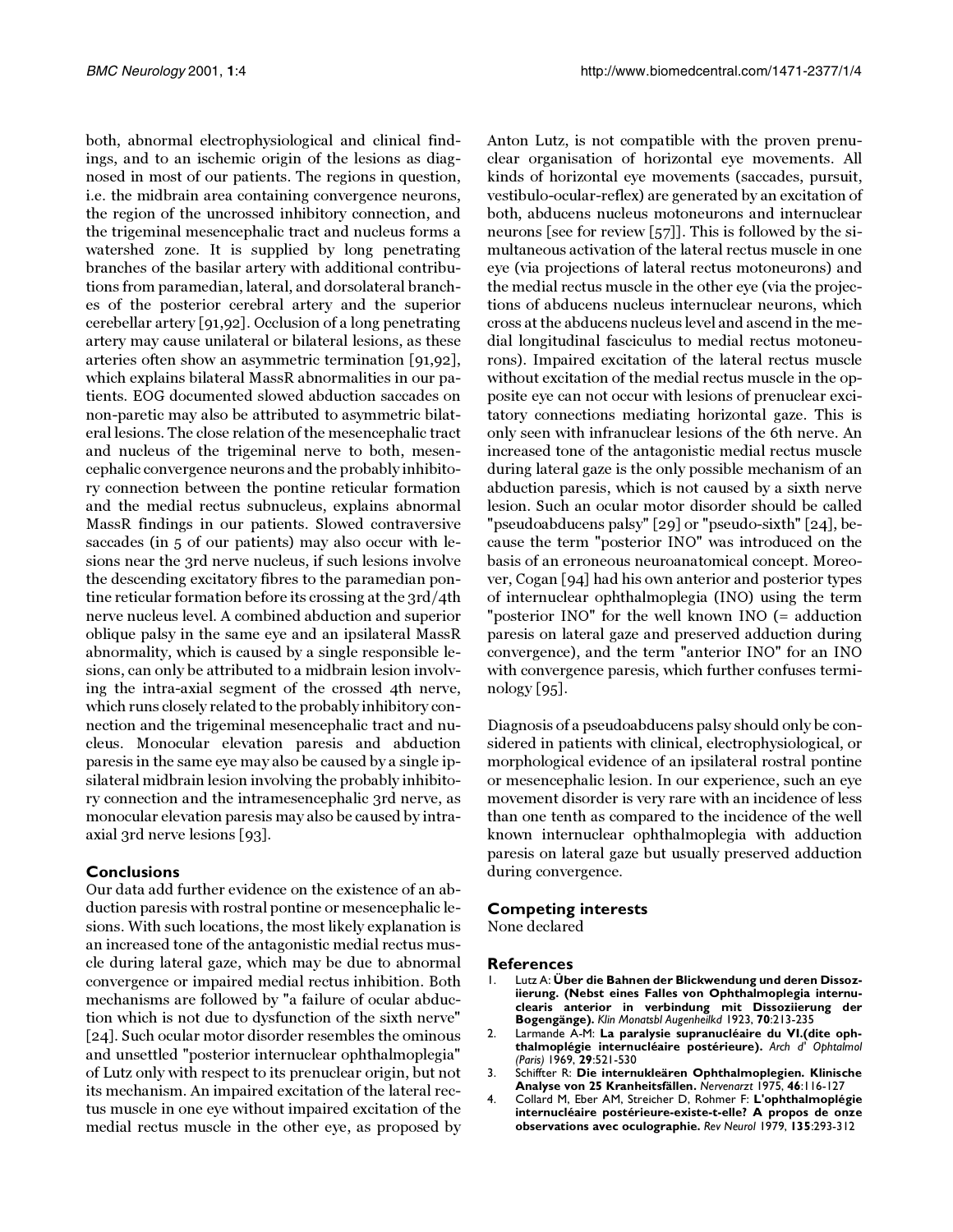- <span id="page-7-0"></span>5. [Topilow HW:](http://www.ncbi.nlm.nih.gov/entrez/query.fcgi?cmd=Retrieve&db=PubMed&dopt=Abstract&list_uids=7247181) **Posterior internuclear ophthalmoplegia of Lutz.** *Ann Ophthalmol* 1981, **13**:221-226
- <span id="page-7-1"></span>6. [Bogousslavsky J, Regli F, Ostinelli B, Rabinowicz T:](http://www.ncbi.nlm.nih.gov/entrez/query.fcgi?cmd=Retrieve&db=PubMed&dopt=Abstract&list_uids=3998774) **Paresis of lateral gaze alternating with so-called posterior internuclear ophthalmoplegia. A partial pontine reticular formation-abducens nucleus syndrome.** *J Neurol* 1985, **232**:38-42
- <span id="page-7-2"></span>7. [Kommerell G:](http://www.ncbi.nlm.nih.gov/entrez/query.fcgi?cmd=Retrieve&db=PubMed&dopt=Abstract&list_uids=1138697) **Internuclear ophthalmoplegia of abduction. Isolated impairment of phasic ocular motor activity in supranuclear lesions.** *Arch Ophthalmol* 1975, **93**:531-534
- <span id="page-7-3"></span>8. Walsh FB, Hoyt WF: **Clinical Neuro-Ophthalmology,** *Baltimore, Williams & Wilkins* 1969, **Vol. 1**:239-243
- <span id="page-7-4"></span>Yokota Jl, Imai H, Mizuno Y, Hishii M, Ito M: Unilateral supranu**clear abducens palsy in a pineal tumor.** *No-To-Shinkei* 1994, **46**:291-295
- <span id="page-7-5"></span>10. [Rothstein TL, Alvord EC:](http://www.ncbi.nlm.nih.gov/entrez/query.fcgi?cmd=Retrieve&db=PubMed&dopt=Abstract&list_uids=5544629) **Posterior internuclear ophthalmoplegia. A clinicopathological study.** *Arch Neurol* 1971, **24**:191-202
- <span id="page-7-6"></span>11. Fine M, Mac Glashan CB: **Unilateral internuclear ophthalmoplegia of vascular origin.** *Arch Ophthalmol* 1956, **56**:327-337
- 12. Henn V, Büttner U, Büttner-Ennever JA: **Supranukleäre Organisation der Okulomotorik-physiologische und anatomische Grundlagen.** *In: Augenbewegungsstörungen. Neurophysiologie und Klinik (Edited by Kommerell G) München, Bergmann* 197829-141
- 13. [Oliveri RL, Bono F, Quattrone A:](http://www.ncbi.nlm.nih.gov/entrez/query.fcgi?cmd=Retrieve&db=PubMed&dopt=Abstract&list_uids=9018039) **Pontine lesion of the abducens fasciculus producing so-called posterior internuclear ophthalmoplegia.** *Eur Neurol* 1997, **37**:67-69
- <span id="page-7-7"></span>14. [Wiest G, Wanschitz J, Baumgärtner C, Trattnig S, Deecke L, Mueller](http://www.ncbi.nlm.nih.gov/entrez/query.fcgi?cmd=Retrieve&db=PubMed&dopt=Abstract&list_uids=10399878) [C:](http://www.ncbi.nlm.nih.gov/entrez/query.fcgi?cmd=Retrieve&db=PubMed&dopt=Abstract&list_uids=10399878) **So-called posterior internuclear ophthalmoplegia due to a pontine glioma: a clinicopathological study.** *J Neurol* 1999, **246**:412-415
- <span id="page-7-8"></span>15. [Thömke F, Hopf HC, Krämer G:](http://www.ncbi.nlm.nih.gov/entrez/query.fcgi?cmd=Retrieve&db=PubMed&dopt=Abstract&list_uids=1538213) **Internuclear opththalmoplegia of abduction. Clinical and electrophysiological data on the existence of an abduction paresis of prenuclear origin.** *J Neurol Neurosurg Psychiatry* 1992, **55**:105-111
- <span id="page-7-9"></span>16. [Thömke F, Hopf HC:](http://www.ncbi.nlm.nih.gov/entrez/query.fcgi?cmd=Retrieve&db=PubMed&dopt=Abstract&list_uids=10084533) **Pontine lesions mimicking acute peripheral vestibulopathy.** *J Neurol Neurosurg Psychiatry* 1999, **66**:340-349
- <span id="page-7-10"></span>17. [Poser CM, Paty DW, Scheinberg L, McDonald WI, Davis FA, Ebers](http://www.ncbi.nlm.nih.gov/entrez/query.fcgi?cmd=Retrieve&db=PubMed&dopt=Abstract&list_uids=6847134) [GC, Johnson KP, Sibley WA, Silberberg DH, Tourtelotte WW:](http://www.ncbi.nlm.nih.gov/entrez/query.fcgi?cmd=Retrieve&db=PubMed&dopt=Abstract&list_uids=6847134) **New diagnostic criteria for multiple sclerosis: Guidelines for research protocols.** *Ann Neurol* 1983, **13**:227-231
- <span id="page-7-11"></span>18. Paty DW, Asbury AK, Herndon RM, McFarland HF, McDonald WI, McIlroy WJ, Prineas JW, Scheinberg LC, Wolinsky JS: **Use of magnetic resonance imaging in the diagnosis of multiple sclerosis: Policy statement.** *Neurolgy* 1986, **36**:1575
- <span id="page-7-12"></span>19. [Hopf HC:](http://www.ncbi.nlm.nih.gov/entrez/query.fcgi?cmd=Retrieve&db=PubMed&dopt=Abstract&list_uids=8159176) **Topodiagnostic value of brain stem reflexes.** *Muscle Nerve* 1994, **17**:475-484
- <span id="page-7-13"></span>20. [Thömke F:](http://www.ncbi.nlm.nih.gov/entrez/query.fcgi?cmd=Retrieve&db=PubMed&dopt=Abstract&list_uids=10454711) **Isolated cranial nerve palsies due to brainstem lesions.** *Muscle Nerve* 1999, **22**:1168-1176
- <span id="page-7-14"></span>21. Leigh RJ, Zee DS: **Ocular motor syndromes caused by lesions of the mesencephalon.** *In: The Neurology of Eye Movements (by Leigh RJ, Zee DS) New York, Oxford University Press* 1999511-526
- <span id="page-7-15"></span>22. Körney S: **Blickstörungen bei vasculären Herden des mesodiencephalen Übergangsgebietes.** *Arch Psychiat Z ges Neurol* 1959, **198**:535-543
- <span id="page-7-35"></span>23. Orlowski WJ, Slomski P, Wojtowicz S: **Bielschowsky-Lutz-Cogan syndrome.** *Am J Ophthalmol* 1965, **59**:416-430
- <span id="page-7-32"></span>24. [Caplan LR:](http://www.ncbi.nlm.nih.gov/entrez/query.fcgi?cmd=Retrieve&db=PubMed&dopt=Abstract&list_uids=7188637) **"Top of the basilar" syndrome.** *Neurology* 1980, **30**:72-79
- 25. [Weisberg LA:](http://www.ncbi.nlm.nih.gov/entrez/query.fcgi?cmd=Retrieve&db=PubMed&dopt=Abstract&list_uids=3703272) **Mesencephalic hemorrhages: clinical and computed tomographic correlations.** *Neurology* 1986, **36**:713-716
- <span id="page-7-33"></span>26. [Rousseaux M, Petit H, Hache JC, Devos P, Dubois F, Warot P:](http://www.ncbi.nlm.nih.gov/entrez/query.fcgi?cmd=Retrieve&db=PubMed&dopt=Abstract&list_uids=4048731) **La motricite oculaire et cephalique dans les infarctus de la region thalamique.** *Rev Neurol* 1985, **141**:391-403
- <span id="page-7-34"></span>27. [Gomez CR, Gomez SM, Selhorst JB:](http://www.ncbi.nlm.nih.gov/entrez/query.fcgi?cmd=Retrieve&db=PubMed&dopt=Abstract&list_uids=3185911) **Acute thalamic esotropia.** *Neurology* 1988, **38**:1759-1762
- 28. Namer IJ, Öztekin MF, Kansu T, Zilli T: **Pseudo-sixth nerve palsy with thalamo-mesencephalic junction lesion. Report of two cases.** *Neuro-ophthalmology* 1990, **10**:69-72
- <span id="page-7-16"></span>Pullicino P, Lincoff N, Truax BT: Abnormal vergence with upper **brainstem infarcts. Pseudoabducens palsy.** *Neurology* 2000, **55**:352-358
- <span id="page-7-17"></span>30. Nashold BS, Gills JP: **Ocular signs from brain stimulation and lesions.** *Arch Opthalmol* 1967, **77**:609-618
- <span id="page-7-18"></span>31. [Alberts MJ, Faulstich ME, Gray L:](http://www.ncbi.nlm.nih.gov/entrez/query.fcgi?cmd=Retrieve&db=PubMed&dopt=Abstract&list_uids=1579963) **Stroke with negative brain magnetic resonance imaging.** *Stroke* 1992, **23**:663-667
- <span id="page-7-19"></span>32. [Besson G, Hommel M, Clavier I, Perret J:](http://www.ncbi.nlm.nih.gov/entrez/query.fcgi?cmd=Retrieve&db=PubMed&dopt=Abstract&list_uids=1412594) **Failure of magnetic resonance imaging in the detection of pontine lacune.** *Stroke* 1992, **23**:1535-1536
- <span id="page-7-20"></span>33. [Rumbach L, Eber AM, Dietemann JL, Bataillard M, Tranchant C, Wart](http://www.ncbi.nlm.nih.gov/entrez/query.fcgi?cmd=Retrieve&db=PubMed&dopt=Abstract&list_uids=2408128)[er JM, Collard M:](http://www.ncbi.nlm.nih.gov/entrez/query.fcgi?cmd=Retrieve&db=PubMed&dopt=Abstract&list_uids=2408128) **Apport de l'I.R.M. au diagnostic topographique des troubles oculomoteurs dans la sclérose en plaques.** *Rev Neurol* 1990, **146**:30-35
- 34. [Bronstein AM, Rudge P, Gresty MA, du Boulay G, Morris J:](http://www.ncbi.nlm.nih.gov/entrez/query.fcgi?cmd=Retrieve&db=PubMed&dopt=Abstract&list_uids=2324752) **Abnormalities of horizontal gaze. Clinical, oculographic and magnetic resonance imaging findings. II. Gaze palsy and internuclear ophthalmoplegia.** *J Neurol Neurosurg Psychiatry* 1990, **53**:200-207
- <span id="page-7-21"></span>35. Mutschler V, Eber AM, Rumbach L, Dietemann JL, Bataillard M, Collard M: **Internuclear ophthalmoplegia in 14 patients. Clinical and topographic correlation using magnetic resonance imaging.** *Neuro-ophthalmology* 1990, **10**:319-235
- <span id="page-7-22"></span>36. [Thömke F, Hopf HC:](http://www.ncbi.nlm.nih.gov/entrez/query.fcgi?cmd=Retrieve&db=PubMed&dopt=Abstract&list_uids=1486467) **Aquired monocular elevation paresis – An asymmetric upgaze palsy.** *Brain* 1992, **115**:1901-1910
- <span id="page-7-23"></span>37. [Newmann NJ, Lessell S:](http://www.ncbi.nlm.nih.gov/entrez/query.fcgi?cmd=Retrieve&db=PubMed&dopt=Abstract&list_uids=2357166) **Isolated pupil-sparing third-nerve palsy as the presenting sign of multiple sclerosis.** *Arch Neurol* 1990, **47**:817-818
- 38. Rose JW, Digre KB, Lynch SG, Harnsberger RH: **Acute VIth cranial nerve dysfunction in multiple sclerosis.** *J Clin Neuro-ophthalmol* 1993, **12**:17-20
- <span id="page-7-25"></span>39. [Thömke F, Lensch E, Ringel K, Hopf HC:](http://www.ncbi.nlm.nih.gov/entrez/query.fcgi?cmd=Retrieve&db=PubMed&dopt=Abstract&list_uids=9408116) **Isolated cranial nerve palsies in multiple sclerosis.** *J Neurol Neurosurg Psychiatry* 1997, **63**:682-685
- Jacobson DM, Moster ML, Eggenberger ER, Galetta SL, Liu GT: Iso**lated trochlear nerve palsy in patients with multiple sclerosis.** *Neurology* 1999, **53**:877-879
- <span id="page-7-24"></span>41. [Fukazawa T, Moriwaka F, Hamada T, Tashiro K:](http://www.ncbi.nlm.nih.gov/entrez/query.fcgi?cmd=Retrieve&db=PubMed&dopt=Abstract&list_uids=9402539) **Facial palsy in multiple sclerosis.** *J Neurol* 1997, **244**:631-633
- <span id="page-7-26"></span>42. [Comi G, Martinelli V, Medaglini S, Locatelli T, Filippi M, Canal N, Tri](http://www.ncbi.nlm.nih.gov/entrez/query.fcgi?cmd=Retrieve&db=PubMed&dopt=Abstract&list_uids=2915225)[ulzi F, DelMaschio A:](http://www.ncbi.nlm.nih.gov/entrez/query.fcgi?cmd=Retrieve&db=PubMed&dopt=Abstract&list_uids=2915225) **Correlation between multimodal evoked potentials and magnetic resonance imaging in multiple sclerosis.** *J Neurol* 1989, **236**:4-8
- 43. [Hopf HC, Gutmann L:](http://www.ncbi.nlm.nih.gov/entrez/query.fcgi?cmd=Retrieve&db=PubMed&dopt=Abstract&list_uids=2356004) **Diabetic 3rd nerve palsy: evidence for a mesencephalic lesion.** *Neurology* 1990, **40**:1041-1045
- 44. Uncini A, Faricelli A, Assetta M, Serio A, Tartaro A, Gambi D: **Electrophysiological and magnetic resonance imaging correlates of brainstem demyelinating lesions.** *Electromyogr clin Neurophysiol* 1990, **30**:233-238
- 45. Tettenborn B: **Multifocal ischemic brain-stem lesions.** *In: Brainstem localization and function (Edited by Caplan LR, Hopf HC) Berlin Springer* 199323-31
- 46. Thömke F, Tettenborn B, Hopf HC: **Third nerve palsy as the sole manifestation of midbrain ischemia.** *Neuro-ophthalmology* 1995, **15**:327-335
- 47. Thömke F: **Isolated abducens palsies due to pontine lesions.** *Neuro-ophthalmology* 1998, **20**:91-100
- 48. Thömke F, Hopf HC: **Pontine lesions mimicking acute peripheral vestibulopathy.** *J Neurol Neurosurg Psychiatry* 1998, **66**:340-349
- <span id="page-7-27"></span>49. [Thömke F, Hopf HC:](http://www.ncbi.nlm.nih.gov/entrez/query.fcgi?cmd=Retrieve&db=PubMed&dopt=Abstract&list_uids=10639621) **Isolated superior oblique palsies with electrophysiologically documented brainstem lesions.** *Muscle Nerve* 2000, **23**:267-270
- <span id="page-7-28"></span>50. [Hanstock CC, Faden AI, Bendall MR, Vink R:](http://www.ncbi.nlm.nih.gov/entrez/query.fcgi?cmd=Retrieve&db=PubMed&dopt=Abstract&list_uids=8160231) **Diffusion-weighted imaging differentiates ischemic tissue from traumatized tissue.** *Stroke* 1994, **25**:843-848
- 51. [Fisher M, Prichard JW, Warach S:](http://www.ncbi.nlm.nih.gov/entrez/query.fcgi?cmd=Retrieve&db=PubMed&dopt=Abstract&list_uids=7674506) **New magnetic resonance technique for acute ischemic stroke** *JAMA* 1995, **274**:908-911
- 52. [Rydberg JN, Riederer SJ, Rydberg CH, Jack CR:](http://www.ncbi.nlm.nih.gov/entrez/query.fcgi?cmd=Retrieve&db=PubMed&dopt=Abstract&list_uids=8598814) **Contrast optimization of fluid-attenuated inversion recovery (FLAIR) imaging.** *Magn Reson Med* 1995, **34**:868-877
- 53. [Ashikaga R, Araki Y, Ishida O:](http://www.ncbi.nlm.nih.gov/entrez/query.fcgi?cmd=Retrieve&db=PubMed&dopt=Abstract&list_uids=9144669) **MRI of head injury using FLAIR.** *Neuroradiology* 1997, **39**:239-242
- <span id="page-7-29"></span>54. Mika-Grüttner A, Thömke F, Marx JJ, Urban PP, Ringel K, Hopf HC: **MRI versus electrophysiologic testing in internuclear ophthalmoplegia.** *2nd European Meeting on Brainstem Reflexes, Functions and Related Movement Disorders. Amsterdam. Movement Disorders [Abstract],* 2001
- <span id="page-7-30"></span>55. Marx JJ, Thömke F, Fitzek S, Vucurevic G, Fitzek C, Mika-Grüttner A, Urban PP, Stoeter P, Hopf HC: **Topodiagnostic value of blink reflex R1 changes – A digital postprocessing MRI correlation study.** *Muscle & Nerve,*
- <span id="page-7-31"></span>56. Bender MB, Shanzer S: **Oculomotor pathways definded by electrical stimulation and lesions in the brainstem of monkey.** *In:*